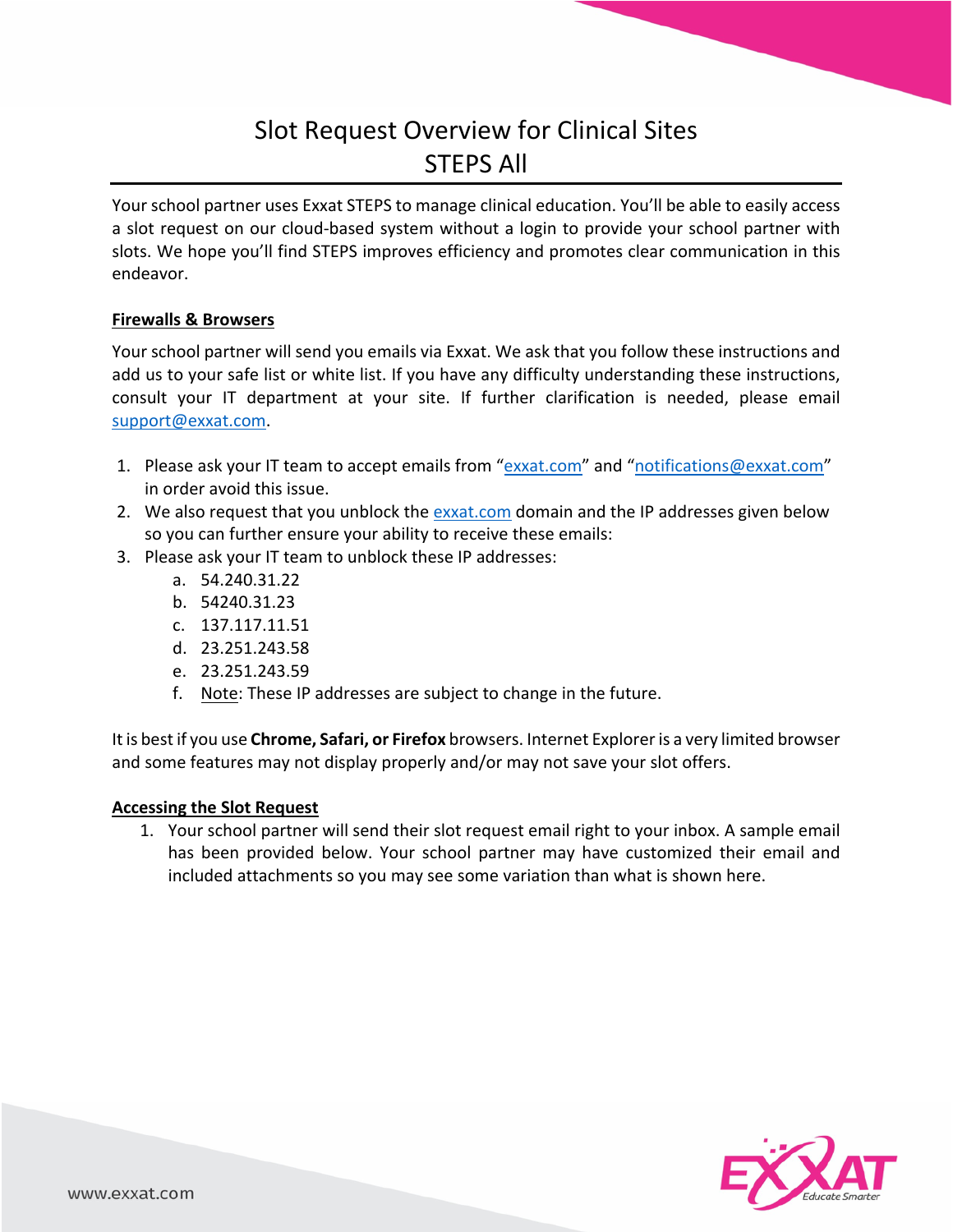

2. After reading the email and viewing any attachments, you'll want to select the blue "click here" button in the email to begin the process. If clicking the button doesn't work, copy and paste the URL link in a new window.

https://apps.exxat.com/Fusion/Account/Auto?key=c97772f3-a706-45a5-990e-ff4fec0f5868& click here app=Wichita-State-University-PT&link=/Utils/Gateway/Delegator

3. You'll be taken to the slot request landing page. Here you'll find all the information you need from your school partner to offer slots. This page is also customizable by your school partner so you may see some variation of what is shown here.



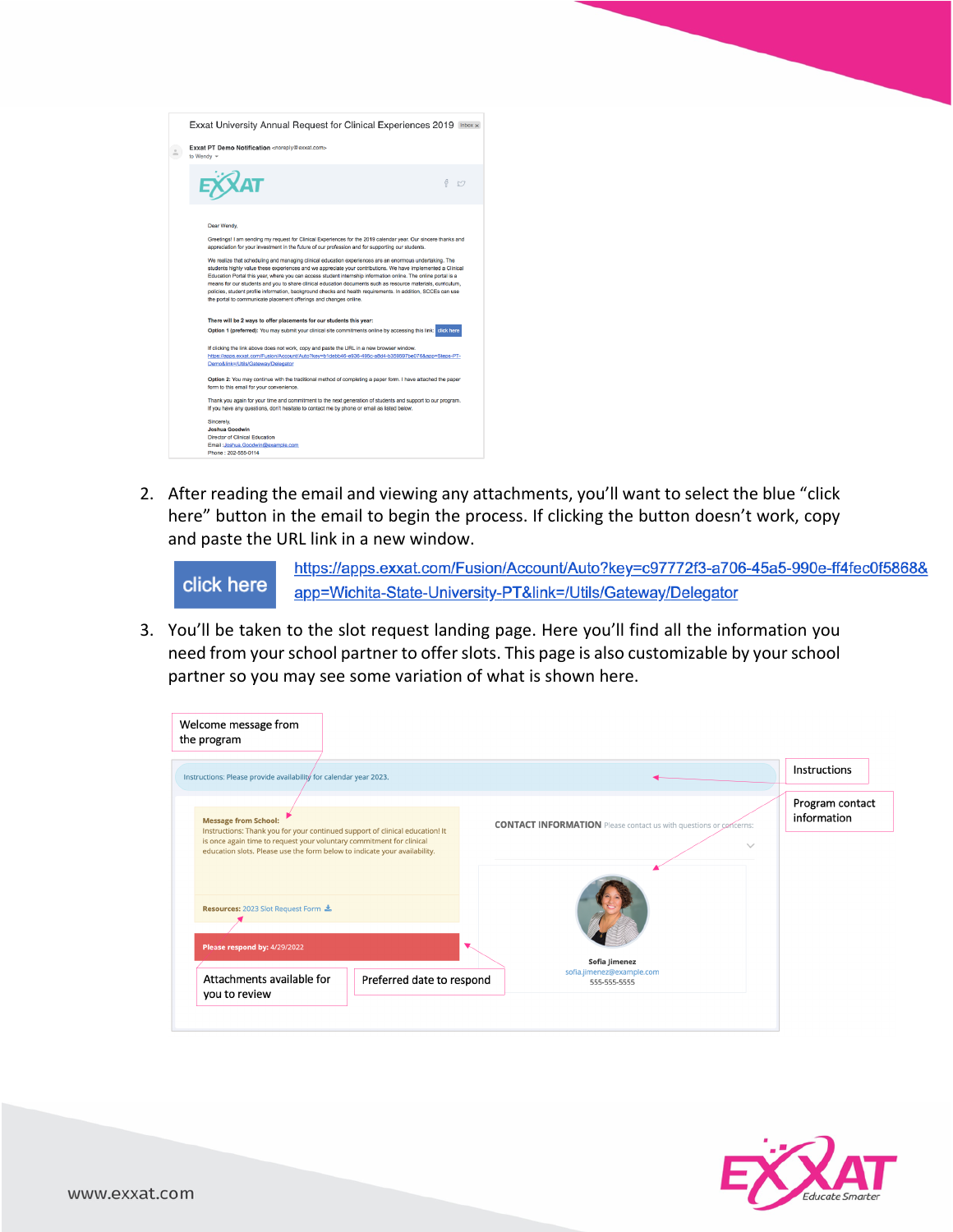| Do You Have Slots To Offer For: 2023<br><b>Site Location</b><br>Slot Details<br><b>TEST SITE</b><br>Offer Slot<br>Maybe later<br>No Offered Slot<br>110 Naptune Global, 830146,<br>New Hampshire(NH)<br>Please select a response.<br>Add Slots for New Location<br>Don't see the site you need? Add a new location!<br>+ Add Slot<br><b>Update Site Information</b><br>Click here to review and confirm<br>Clinical sites you are<br>Provide updates for clinical sites<br>Confirm all responses<br>associated with<br>$\checkmark$<br>Sequence(Dates)<br>Sequence: 1<br>4/3/2023 - 6/16/2023<br><b>Duration: 11.0 Weeks</b><br>Sequence: 1<br>6/6/2023 - 7/3/2023<br><b>Duration: 4.0 Weeks</b> |                                                                     | availability for dates provided | Indicate you have no | Not sure yet? Request to be<br>contacted at a later date | Click here to add availability |  |  |  |  |
|--------------------------------------------------------------------------------------------------------------------------------------------------------------------------------------------------------------------------------------------------------------------------------------------------------------------------------------------------------------------------------------------------------------------------------------------------------------------------------------------------------------------------------------------------------------------------------------------------------------------------------------------------------------------------------------------------|---------------------------------------------------------------------|---------------------------------|----------------------|----------------------------------------------------------|--------------------------------|--|--|--|--|
|                                                                                                                                                                                                                                                                                                                                                                                                                                                                                                                                                                                                                                                                                                  |                                                                     |                                 |                      |                                                          |                                |  |  |  |  |
|                                                                                                                                                                                                                                                                                                                                                                                                                                                                                                                                                                                                                                                                                                  | Notes/Requirements                                                  |                                 |                      |                                                          |                                |  |  |  |  |
|                                                                                                                                                                                                                                                                                                                                                                                                                                                                                                                                                                                                                                                                                                  |                                                                     |                                 |                      |                                                          |                                |  |  |  |  |
|                                                                                                                                                                                                                                                                                                                                                                                                                                                                                                                                                                                                                                                                                                  |                                                                     |                                 |                      |                                                          |                                |  |  |  |  |
| Schedule<br><b>Batch/ Session</b><br>DPT 950 - Clinical Practice IV - CO 23<br>Class of 2023<br>DPT 850 Clinical Practice II - CO 24<br>Class of 2024                                                                                                                                                                                                                                                                                                                                                                                                                                                                                                                                            |                                                                     |                                 |                      |                                                          |                                |  |  |  |  |
|                                                                                                                                                                                                                                                                                                                                                                                                                                                                                                                                                                                                                                                                                                  |                                                                     |                                 |                      |                                                          |                                |  |  |  |  |
|                                                                                                                                                                                                                                                                                                                                                                                                                                                                                                                                                                                                                                                                                                  |                                                                     |                                 |                      |                                                          |                                |  |  |  |  |
|                                                                                                                                                                                                                                                                                                                                                                                                                                                                                                                                                                                                                                                                                                  | View additional program                                             |                                 |                      |                                                          |                                |  |  |  |  |
|                                                                                                                                                                                                                                                                                                                                                                                                                                                                                                                                                                                                                                                                                                  | <b>Additional Information:</b><br>information on our public website | here: www.exxat.com             |                      |                                                          |                                |  |  |  |  |
|                                                                                                                                                                                                                                                                                                                                                                                                                                                                                                                                                                                                                                                                                                  |                                                                     |                                 |                      |                                                          |                                |  |  |  |  |
|                                                                                                                                                                                                                                                                                                                                                                                                                                                                                                                                                                                                                                                                                                  |                                                                     |                                 |                      |                                                          |                                |  |  |  |  |

## **Completing the Slot Request**

1. Select a slot response for each site location. The responses my vary by school partner. Select the correct response & follow the prompts as needed.

| <b>Site Location</b>                                                              | <b>Slot Details</b>                             |             |                  |
|-----------------------------------------------------------------------------------|-------------------------------------------------|-------------|------------------|
| Heartland Burn Center<br>3751 Motor AVE, Los<br>Angeles, 90034,<br>California(CA) | <b>Offer Slots</b><br>Please select a response. | Maybe later | No Slot to Offer |

2. If you would like to offer a slot for a location not listed above, click the Add Slot button. You can enter the details about the new location and proceed with offering a slot.

| Add Slots for New Location | $\div$ Add Slot |
|----------------------------|-----------------|
|                            |                 |